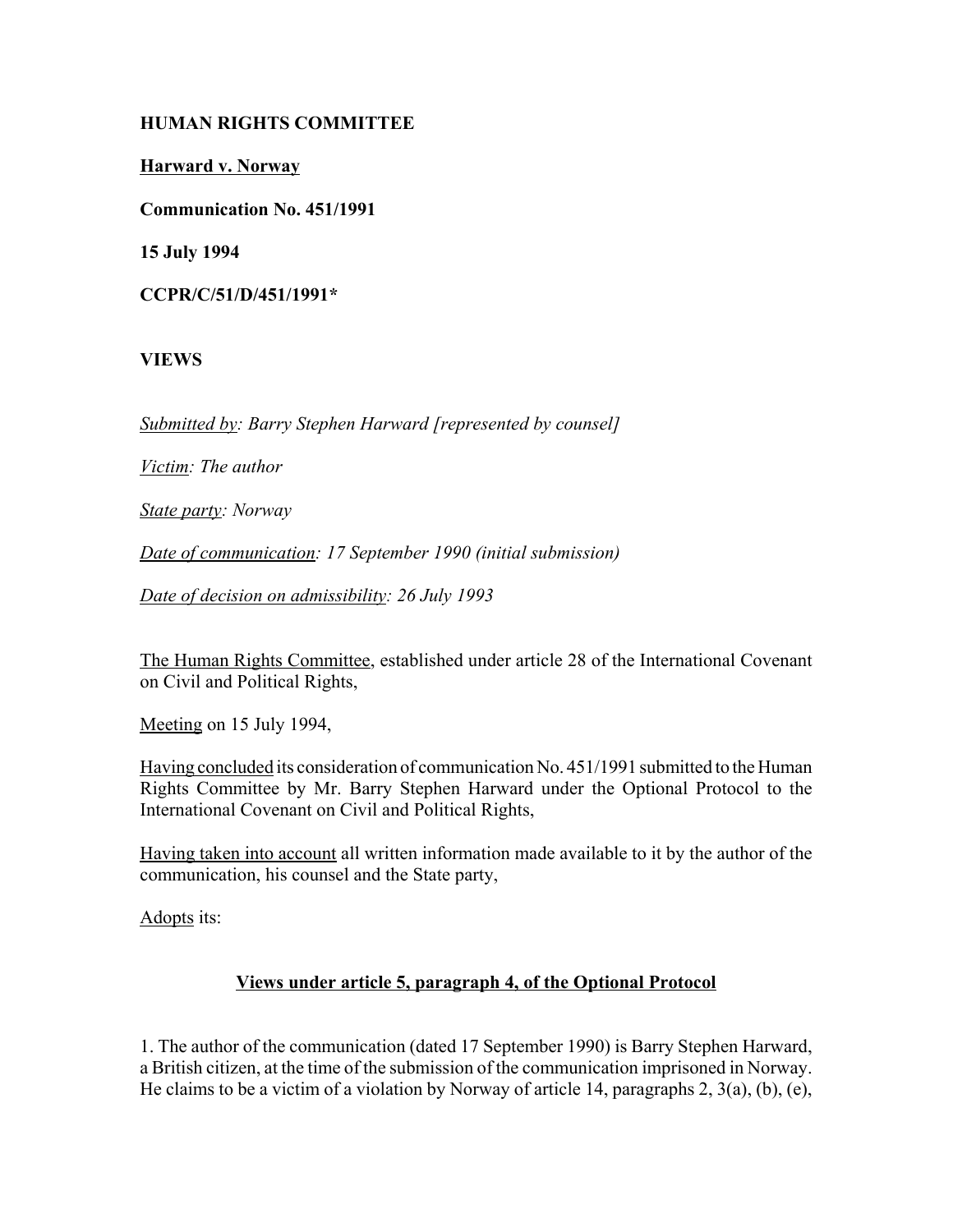(g), 5 and 6 of the International Covenant on Civil and Political Rights. He is represented by counsel.

## The facts as submitted by the author:

2.1 The author states that he was arrested on 27 September 1986 in Tenerife, Spain, and informed that his extradition had been requested on suspicion of drug trafficking. He was kept in detention until his extradition on 21 August 1987 to Norway. He submits that, at that time, he was still waiting for the outcome of the appeal against his extradition, which he had filed with the Spanish Constitutional Court.

2.2 In Norway, the author was charged with having imported a considerable quantity of heroin into the country during 1985 and 1986. A legal-aid lawyer, who spoke only little English, was appointed. On 31 August 1987, a formal indictment was issued against him and his co-defendants, including his two brothers.

2.3 The trial started on 12 October 1987, in the Eidsivating High Court. On 3 November 1987, the author and his co-defendants were found guilty as charged; the author, who claims to be innocent, was sentenced to 10 years' imprisonment. On 25 March 1988, the Supreme Court rejected the author's appeal.

# The complaint:

3.1 The author claims that he was denied a fair trial, that the charges against him were fabricated and that the evidence against him was contradictory and uncorroborated.

3.2 More specifically, the author claims to be a victim of a violation of article 14, paragraph 2, of the Covenant, because of the massive prejudicial media coverage, which allegedly influenced witnesses and jury members. According to the author, information about the accused and the charges was leaked to the press by police officers.

3.3 The author further claims to be a victim of a violation of article 14, paragraph 3(a), of the Covenant, since he was allegedly misinformed about the charges against him in Spain. He further submits that the 1,100 document pages used in the trial against him were in the Norwegian language, which he did not understand; only the indictment and a small proportion of the other papers were translated.

3.4 The author also claims that article 14, paragraph 3(b), was violated in his case. He claims that he was hindered in the preparation of his defence because the indictment was issued only six weeks before the start of the trial and his lawyer's request to have all documents pertaining to the case translated was refused. He further alleges that his defencewas obstructed, since the most damaging evidence against him was only introduced during the trial, and not included in the documents which were available beforehand. According to the author, this evidence consisted of uncorroborated and unsigned statements made by his codefendants during their detention in solitary confinement, in the absence of an interpreter or lawyer.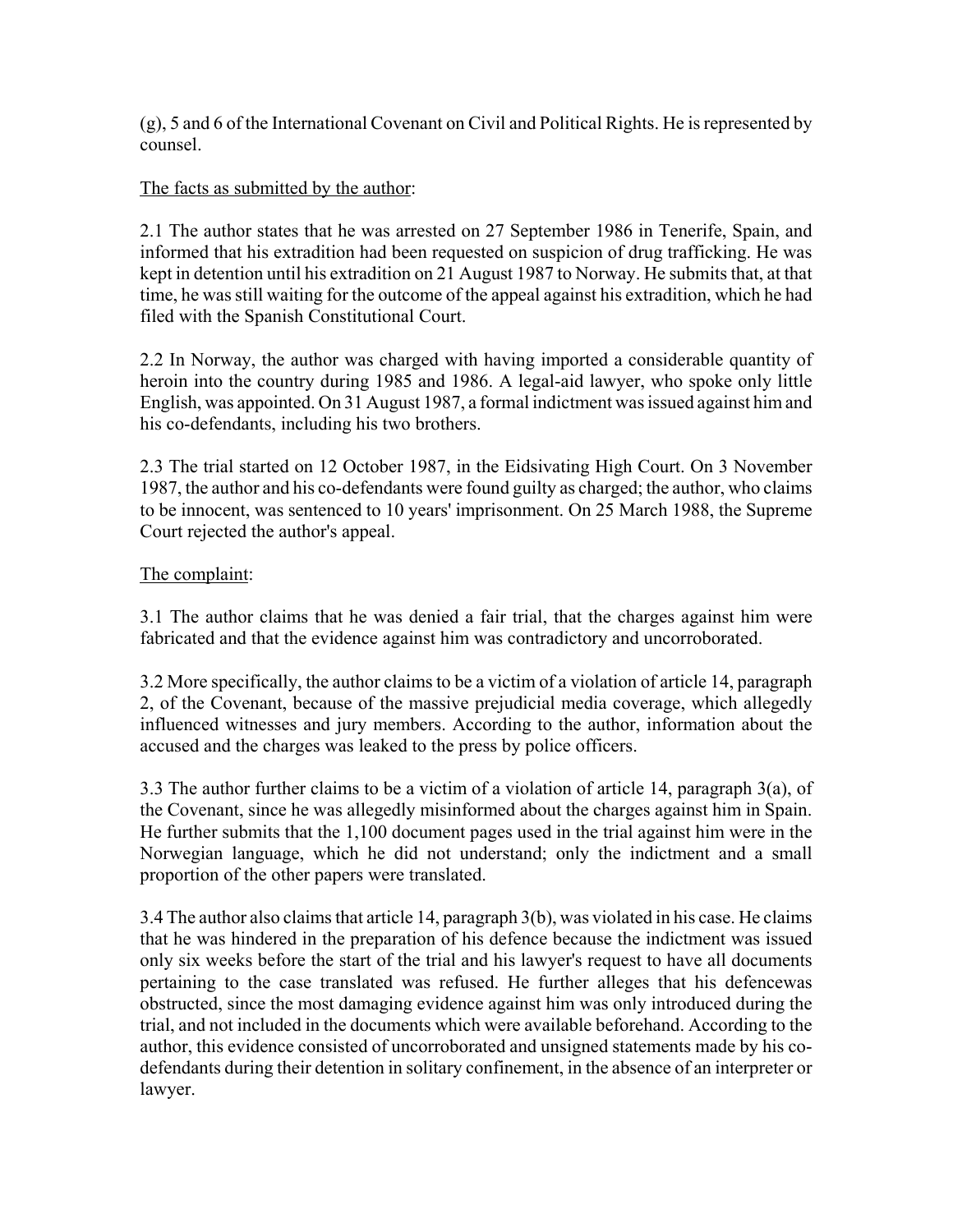3.5 The author further claims that his request to call his Spanish lawyer as a witness was refused, although she could have given evidence relating to his allegedly unlawful extradition. He further claims that he was not allowed to cross-examine his co-defendant Mette WestgÂrd, whose evidence was used against him. He alleges that the statement she had made to the police was read out in court, but that she, although she was present, was not called to testify and could therefore not be cross-examined. The author submits that the defence for all six accused only called one witness. According to the author, these facts amount to a violation of article 14, paragraph 3(e), of the Covenant.

3.6 The author also claims to be a victim of a violation by Norway of article 14, paragraph 3(g), as he was allegedly told by the police that, if he refused to plead guilty, he would be sentenced to 21 years' imprisonment.

3.7 Finally, the author submits that under Norwegian law he could not appeal his conviction, but only his sentence to the Supreme Court. He claims that this constitutes a violation of article 14, paragraphs 5 and 6, of the Covenant.

### The State party's observations and the author's comments thereon:

4.1 The State party, in its submission under rule 91, provides information about the relevant domestic law and argues that the communication is inadmissible.

4.2 As regards the author's claim under article 14, paragraph 5, the State party observes that it made a reservation in relation to this paragraph when ratifying the Covenant, and argues that this part of the communication should therefore be declared inadmissible.

4.3 In respect of the author's claim under article 14, paragraph 2, that the jury was prejudiced against him, the State party argues that the author or his counsel could have brought objections concerning the impartiality of the jury members to the court's attention, and could have demanded their exclusion. As regards the author's allegations that the police leaked confidential information to the media, the State party argues that these allegations were never brought to the attention of the competent police authorities for investigation and possible punishment of the responsible officers. The State party therefore claims that this part of the communication is inadmissible on the ground of non-exhaustion of domestic remedies.

4.4 As regards the author's claim under article 14, paragraph 3(a), that he was wrongly informed about the charges against him when being arrested in Spain, the State party submits that it provided the proper information to the Spanish authorities when requesting the author's extradition in October 1986, pursuant to the European Convention on Extradition. It states that it cannot be held responsible for mistakes made by those authorities in the communication of this information. Moreover, the State party argues that the documents of the case do not support the author's claim.

4.5 In respect of the author's other allegation under article 14, paragraph 3(a), that he was not informed of the charges against him in a language that he could understand, the State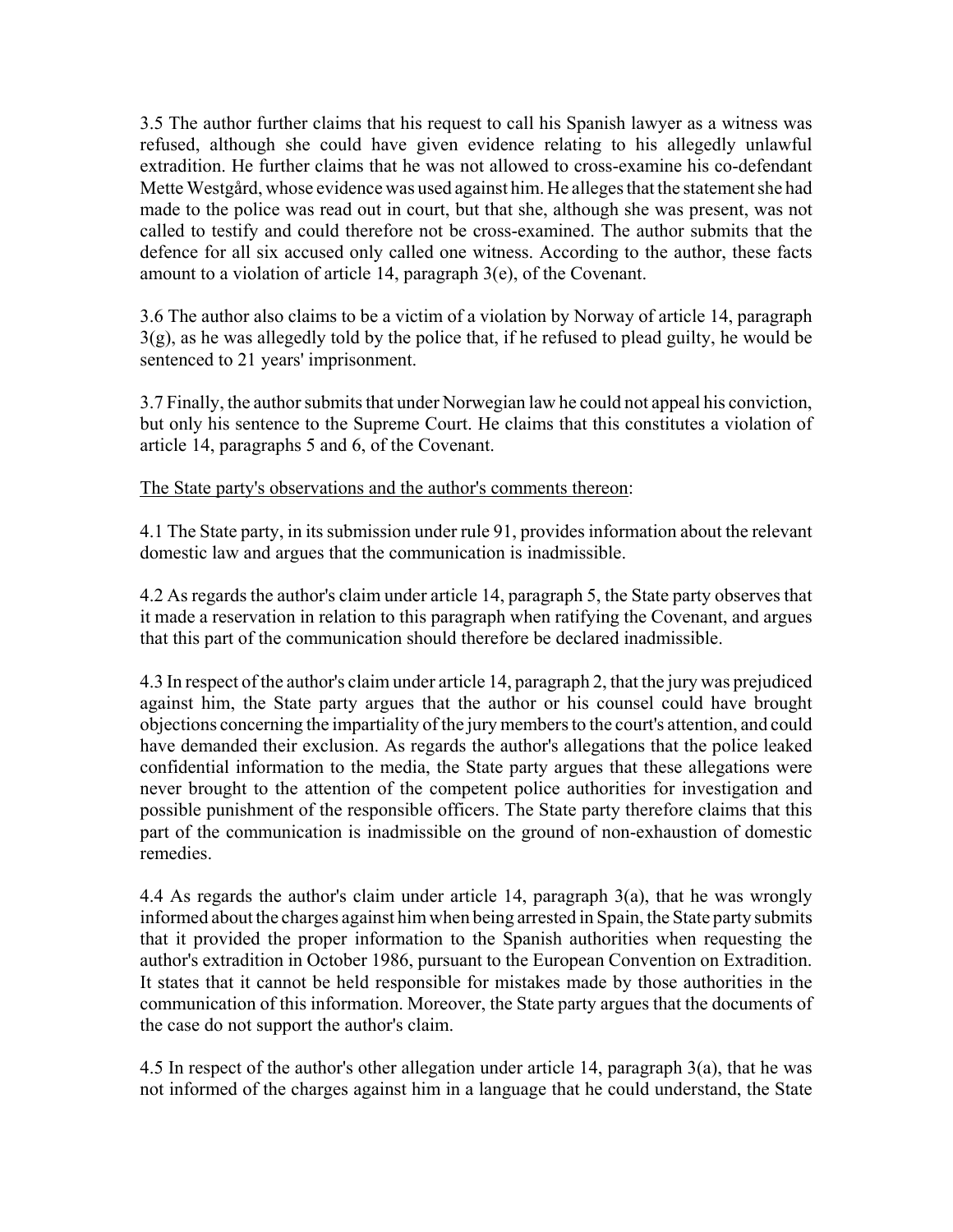party submits that the author was immediately informed of the charges against him upon his arrival in Norway on 21 August 1987; an interpreter was present on that occasion. The next day, during the court hearing on custody, he was once more informed about the charges, also in the presence of an interpreter. The State party therefore argues that this part of the communication is inadmissible because the facts do not raise any issue under the Covenant.

4.6 As regards the author's claim that he did not have enough time and facilities for the preparation of his defence, the State party notes that neither the author nor his counsel ever requested a postponement of the trial. It therefore argues that in this respect domestic remedies have not been exhausted.

4.7 With regard to the author's claim that the refusal of the Prosecution to have all documents pertaining to his case translated constitutes a violation of article 14, paragraph 3(b), the State party submits that all documents in the case were available to the defence as from 27 August 1987. The State party argues that the Covenant does not provide an absolute right to have all documents in a criminal case translated. It submits that the most relevant documents, such as the indictment, the court records and important statements made by the accused to the police, were indeed translated, that all documents were available to counsel, and that counsel had the opportunity to use the services of an interpreter in his consultations with the defendant. It further submits that the author's counsel was informed by the Prosecution that he could demand the translation of specific documents which he deemed important, but that he failed to do this. According to the State party, this part of the communication is therefore likewise inadmissible on the ground of incompatibility with the Covenant and non-exhaustion of domestic remedies.

4.8 As regards the author's allegation that he was prevented from cross-examining one of his co-defendants, whose statement was read out in court, the State party observes that the Covenant does not prohibit the reading out of police reports in court. Moreover, it submits that article 14, paragraph 3(e), applies to the right of cross-examination of witnesses who are not themselves defendants in a case. In this context, the State party points out that under Norwegian law a defendant does not have to give any affirmation and is not criminally liable for giving a false statement. The State party further observes that, upon request from counsel, the co-defendant in question was not asked to continue her testimony, following the advice of a medical doctor. The State party argues that the reading of the evidence did not violate the author's right to a fair trial, and that this part of the communication therefore does not raise any issue under the Covenant.

4.9 In respect of the author's claim that he was not allowed to call his Spanish lawyer as a defence witness, the State party points out that the author wanted her to submit evidence about his extradition, which would have been irrelevant to the case on trial. It therefore argues that this part of the communication is inadmissible as being incompatible with the Covenant. Furthermore, the State party argues that the author could have appealed the refusal to call a witness to the Supreme Court, which he did not do. This part of the communication should therefore also be declared inadmissible on the ground of nonexhaustion of domestic remedies.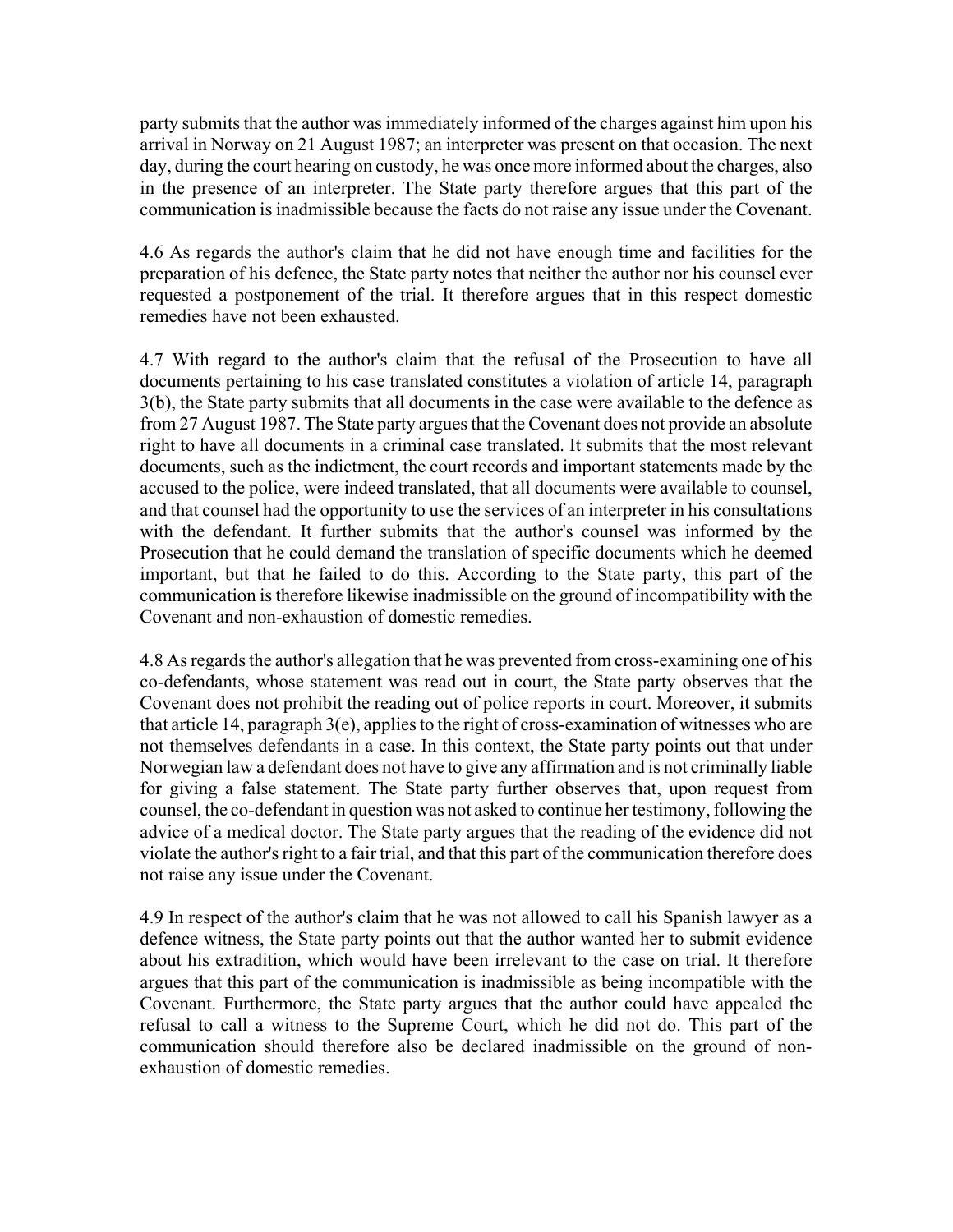4.10 In this connection, the State party submits that, on 19 October 1987, the author declared that he had no confidence in the court, that he no longer wanted to be represented and that he did not want any witness called.

4.11 As regards the author's claim under article 14, paragraph 3(g), the State party argues that this claim is not substantiated and should therefore be declared inadmissible. Moreover, domestic remedies have not been exhausted in this respect.

4.12 As regards the author's claim under article 14, paragraph 6, the State party argues that this provision does not apply to the facts of the present case, and that this part of the communication should therefore be declared inadmissible.

5.1 In his comments on the State party's submission, counsel argues that, as regards the partiality of the jury, there is no real possibility in Norway to change the composition of the jury in a criminal trial before the High Court. He submits that normally not more than two jury members can be challenged by the defence. He moreover argues that pursuant to article 14, paragraph 2, the **presumptio innocentiae** should be respected not only by judges, but also by other public authorities. Counsel argues that in this case the police clearly broke this obligation by leaking information to the press, and submits that in doing so the police did not break domestic law, since the police regulations are very liberal in this respect. Therefore, no effective domestic remedies are said to exist.

5.2 With regard to the claim under article 14, paragraph 3(b), counsel argues that no request for the postponement of the trial had been made because of the length of time the accused had already spent in custody. He further claims that the accused raised the issue of the translation of documents in court, but that the judges paid no attention to it. It was further raised during appeal, but the Supreme Court found no violation of article 6 of the European Convention on Human Rights. Counsel therefore argues that domestic remedies have been exhausted.

5.3 As regards the claim under article 14, paragraph 3(e), counsel concedes that there are differences between statements from witnesses and those from defendants. He points out, however, that the statement of Mette Westg E5<sup>†</sup>rd was particularly damaging for the author and was allegedly made under duress, while she was held in solitary confinement. He therefore argues that an opportunity to cross-examine her evidence should have been given. As regards the request to call the author's Spanish lawyer as witness for the defence, it is stated that her testimony could have clarified the circumstances of the author's extradition.

## The Committee's admissibility decision:

6.1 During its 48th session, the Committee considered the admissibility of the communication. The Committee found that it was precluded from considering the author's claim under article 14, paragraph 5, of the Covenant, because of the reservation which the State party had made upon ratification of the Covenant with regard to this provision. It further considered that the author had failed to exhaust domestic remedies with respect to his claims under article 14, paragraphs 2 and 3(d), as well as with regard to his claim that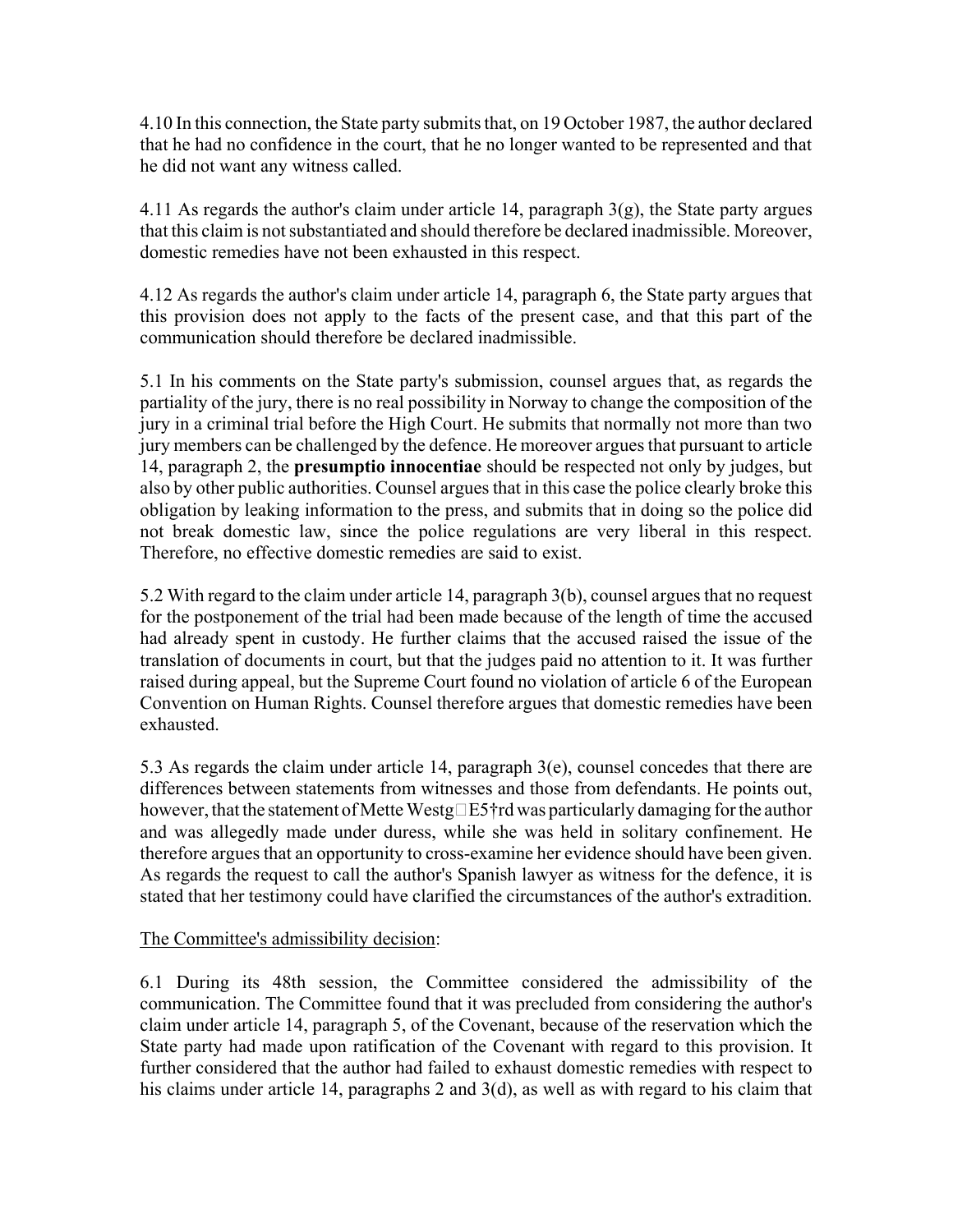he was not allowed to call a certain witness. The Committee also considered that the author had failed to substantiate, for purposes of admissibility, his claims under article 14, paragraphs  $3(a)$  and  $3(g)$ , as well as his claim that the failure to allow the cross-examination of his co-defendant infringed the equality of arms between the prosecution and the defence in the examination of witnesses, as protected by article 14, paragraph 3(e). The Committee considered that the author's claim under article 14, paragraph 6, was incompatible with the provisions of the Covenant.

6.2 As regards the author's claim that the State party's failure to provide translation of all the documents pertaining to his case hindered his defence, the Committee noted that the author had raised this issue before the Supreme Court and that accordingly domestic remedies had been exhausted for purposes of article 5, paragraph 2(b), of the Optional Protocol. The Committee further noted that the author was defended by a legal aid lawyer and apparently had no independent means to have the documents translated. The Committee was of the opinion that the question whether a State party in those circumstances is under an obligation to provide translations of all documents in a criminal case, and whether the State party has a free choice in determining which documents to make available in translation, might raise issues under article 14, paragraphs 1 and 3(b). On 26 July 1993, therefore, the Committee declared the communication admissible in respect of this question.

#### The State party's submission on the merits and the author's comments thereon:

7.1 By submission of 28 February 1994, the State party explains that the defence counsel was chosen by the author himself and that, if he were unsatisfied with his performance or with his knowledge of the English language, he could have asked to have another counsel appointed. Moreover, an interpreter, remunerated by the State, was available for all meetings between counsel and his client. In this connection, the State party explains that under its legal aid system all accused persons in custody are entitled to a lawyer paid by the State, regardless of their financial situation. The accused may choose any lawyer who is willing to represent him.

7.2 As regards the more than 1,100 pages in the case file, the State party submits that these are documents which were collected and used by the police and prosecuting authorities for the purpose of investigation. "The document file in a criminal case is not given to the jurors. If any of the documents are to be presented during the trial as written evidence, they must be read aloud". According to the Court Record, 15 documents were presented by the prosecution in the case against the author, including five letters from the author, which wereoriginally in English. The State party submits that of the Norwegian documents presented by the prosecution during the trial, only four reports concerning confiscations and analyses were not available in English translation.

7.3 The State party notes that the Committee, in its decision on admissibility, concluded from the fact that a legal aid lawyer was appointed that the author apparently did not have independent means to have the documents in his case file translated. Referring to its explanation about the legal aid system (see paragraph 7.1), the State party argues that it is not clear whether or not the author did possess independent financial means and that it is not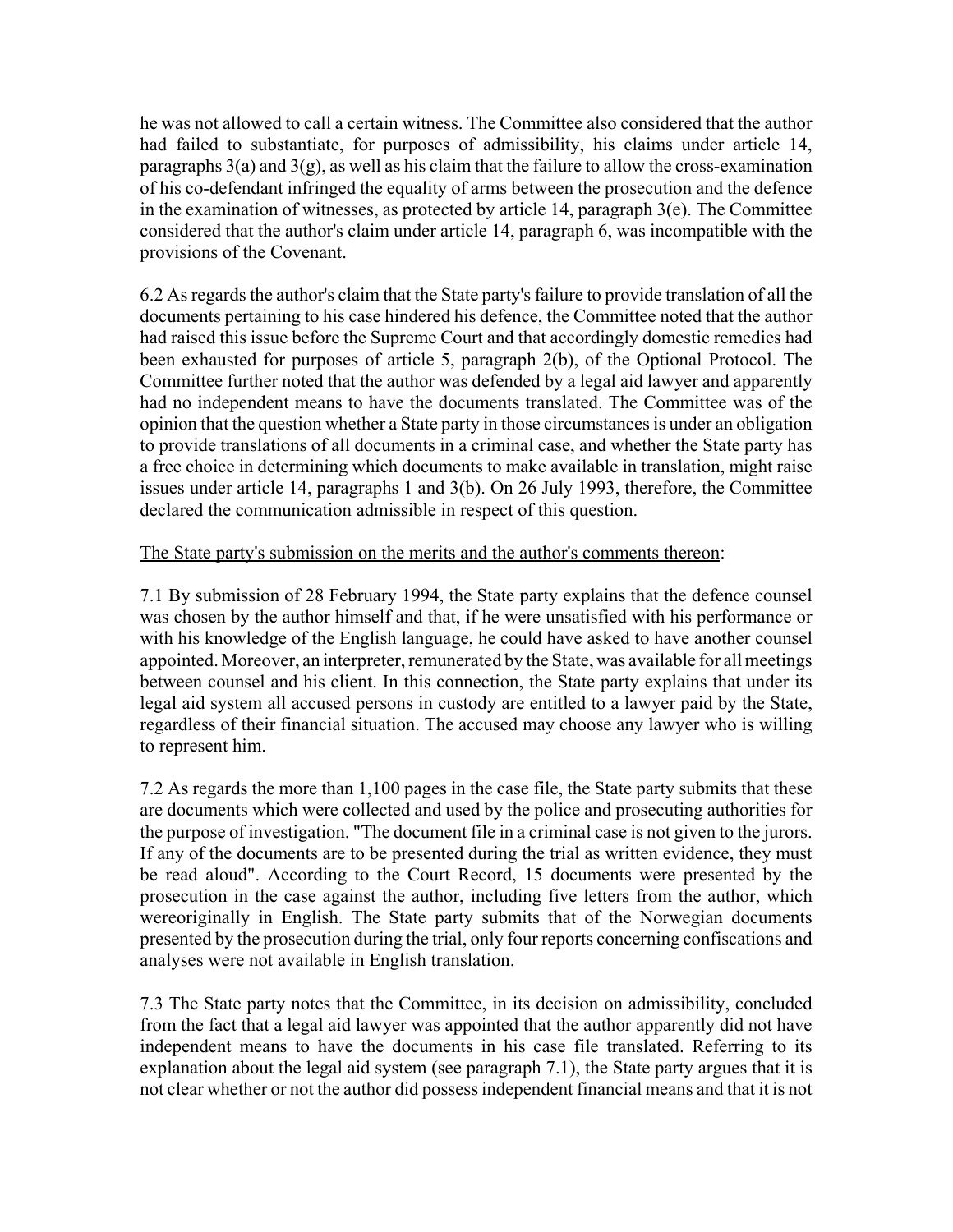known to the Norwegian Government whether he could have afforded to hire a translator at his own expense.

7.4 As to the application of the Covenant to the facts of the instant case, the State party refers to its submission with regard to the admissibility of the communication and reiterates its argument that it would be beyond the purpose of article 14, paragraph 3(b), of the Covenant to require that all the documents in a criminal case should be translated. In this context, the State party refers to a decision by the European Court of Human Rights<sup>1</sup>. It argues that the purpose of article 14 is to ensure that the accused has a real opportunity to defend himself and that the whole situation of the accused must be taken into account when establishing to what extent the translation of all case documents is necessary. In this context, the State party reiterates that author's counsel had access to all case documents and that interpreters were available at all times.

7.5 The State party further questions, in view of the fact that translation of all documents in a case file would be extremely time-consuming, the compatibility of such translation with the requirement of article 14, paragraph 3(c), of the Covenant, that an accused be tried without undue delay. Such delay would be aggravated by the fact that the accused would remain in custody for the length of that period, since most cases involving defendants who do not understand Norwegian relate to serious crimes, like drug trafficking, and a danger exists that they would leave the country when released pending trial.

7.6 The Prosecution Instructions provide that "case documents shall be translated at public expense to the extent seen as necessary in order to safeguard the accused's interest in the case." the Rules were drafted in 1984, after consultation with the Bar Association, which was of the opinion that it was unnecessary to have all documents in a case file translated. The State party further points out that translation of all documents in a case would lead to great financial and practical problems and that therefore careful consideration must be given to whether such translation is really necessary for purposes of fair trial.

7.7 As to the particular circumstances of the author's case, the State party argues that the failure to provide translation of all documents in the case did not violate the author's right to fair trial. In this connection, the State party recalls that the author's defence counsel had access to all documents in the author's file and that an interpreter could be used at all meetings between author and counsel. It further recalls that many of the case documents wereirrelevant to the author's defence and of little relevance to the court trial. It furthermore argues that a translation of all documents would considerably have prolonged the pre-trial detention of the author and his co-defendants.

7.8 In the author's case, written translations were provided of the indictment, the court records and of important statements made by his co-defendants during the investigation. Moreover, some of the documents were originally written in English. The State party submits that, if the author or his counsel thought it necessary to have more documents translated, they should have specified the documents and requested their translation. Defence counsel was informed of this possibility by the prosecutors in the case. If such a request would have been rejected, counsel could have appealed to the higher prosecuting authority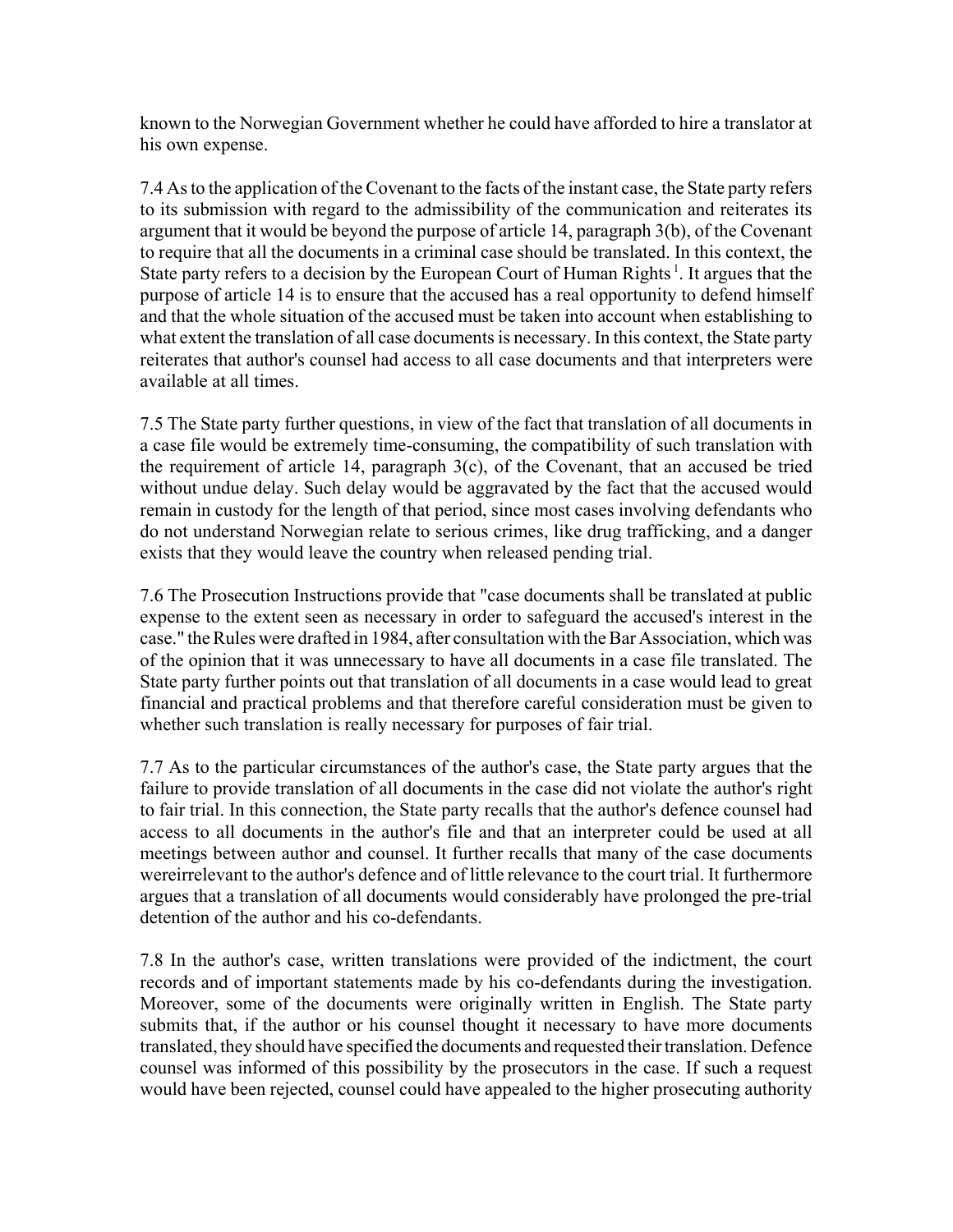and finally to Court. According to the case documents, neither the author nor his defence counsel ever specified the documents of which they sought translation.

7.9 In a further submission, dated 15 March 1994, the State party furnishes a copy of a decision of the European Commission of Human Rights, dated 12 March 1990, in respect of an application of the author's brother. The Commission found that Mr. Harward's complaint that the failure to provide written translations of all documents in his case file was in violation of article 6, paragraph 3(b), of the European Convention for the Protection of Human Rights and Fundamental Freedoms<sup>2</sup> was manifestly ill-founded. The Commission considered that a system whereby the right to inspect the file is restricted to the defendant's lawyer is not in itself incompatible with article 6, paragraph 3, of the Convention.

8.1 In his comments on the State party's submission, author's counsel recalls the serious nature of the charges against the author and of the sentences he was facing. He emphasizes that the police investigation was extensive, covering several countries and lasting for more than a year. During that time the author was kept imprisoned in Spain, awaiting extradition without being informed in detail about the charges against him. Only after he had arrived in Norway and counsel had been appointed for him, at the end of August 1987, he learned that the case file against him consisted of more than 1,100 pages of documents. He did not ask for an adjournment of the trial, however, because of the length of time he and his codefendants had already spent in detention.

8.2 Counsel argues that it is irrelevant that the case file was not given to the jurors and that only some of the documents were used in the trial. He emphasizes that all the 1,100 pages were available to and used by the police and the prosecution in the preparation of the trial, whereas they were not available to the author in translation. Moreover, counsel points out that a letter written by the author's counsel to the Court shows that, although he had access to the whole file, on 12 October 1987, the day the trial started, he still had not received copies of all documents he had asked for.8.3 Counsel further argues that counsel of the author's brothers, who faced almost identical charges, had tried for a long time, before the author arrived in Norway, to obtain translations of the documents they needed for the defence. Defence counsel for the author, after he had been assigned, worked closely with defence counsel for the brothers. Counsel for the brothers had demanded, but not obtained, a complete translation of all the documents, on the grounds that it "would be absolutely impossible to give the client a complete picture of this case with its mass of details, to give him the possibility to, if desired, control alibies i.a. without the client having the necessary time to go through the case documents". Counsel argues that the documents that were translated, such as the statements given to the police in Norway, were insufficient; he mentions that, among other, statements given to the police in Sweden, statements given by witnesses and the police reports, although used as evidence, were not provided in written translation. It is argued that by failing to provide the author with a translation of all documents, the State party placed the author in a worse position than a Norwegian facing a similar charge, who can have access to the documents in his case in a language he understands.

8.4 In this context, counsel points out that defence counsel for the author's brother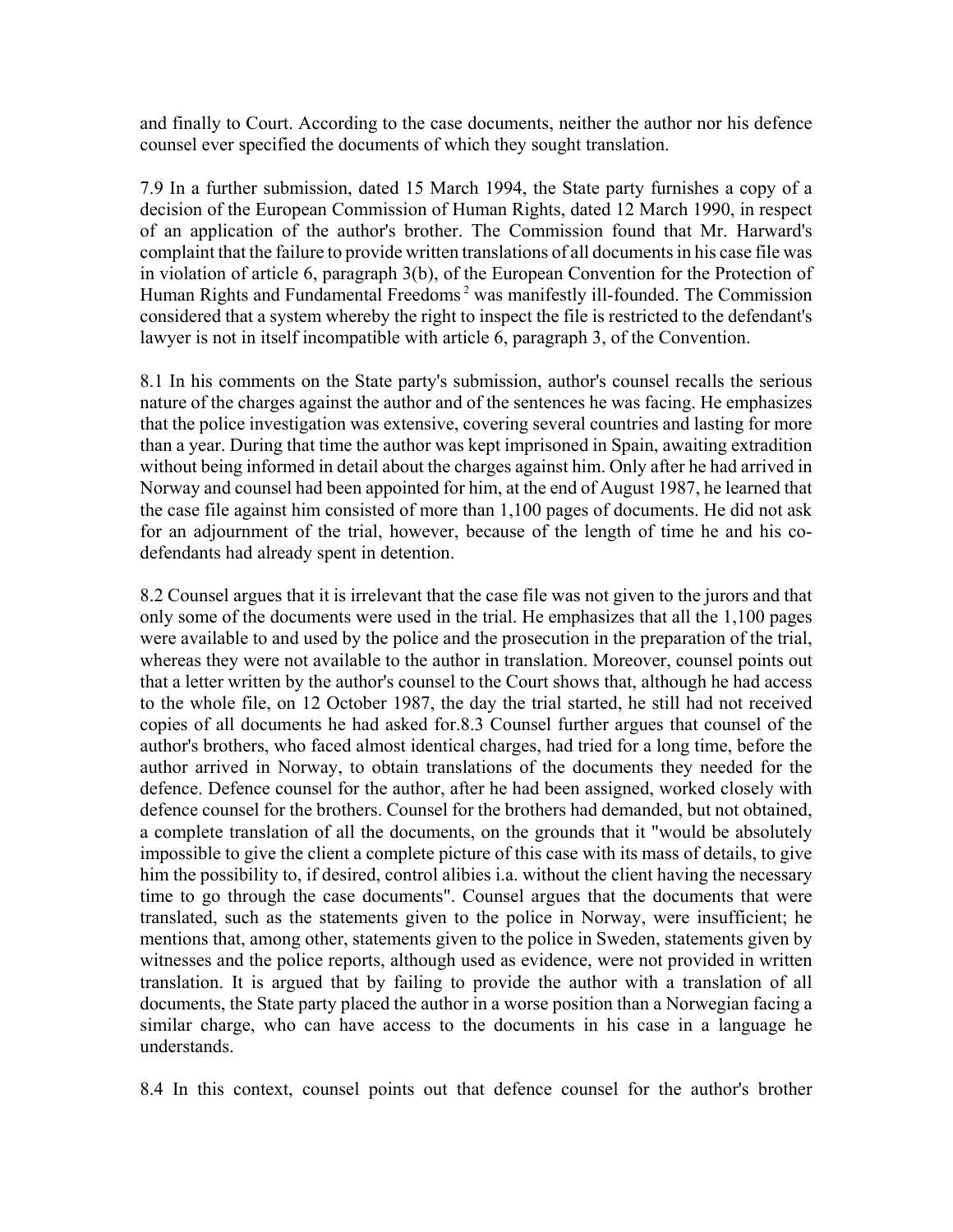considered withdrawing from the case, since he considered that the failure to obtain the documents in translation seriously hindered him in preparing the defence. In the end, he did not step down, since his client, who had been in custody for more than one year and a half, did not want to prolong the trial proceedings. It is submitted that both the author and his brother refused to give a statement in court, because they considered that they had not had the opportunity to repudiate the charges against them.

8.5 As regards the decision of the European Commission in the case of the author's brother, counsel notes that the Commission found that the brother, who had been in detention in Norway for over a year, had, through his defence counsel, every opportunity to familiarise himself with the documents in the case file. He argues that the author's case differs from his brother's on this point, since the author could only start preparing his defence after his arrival in Norway in August 1987, whereas the trial against him started on 12 October 1987.

### Issues and proceedings before the Committee:

9.1 The Human Rights Committee has considered the present communication in the light of all the information made available to it by the parties, as provided in article 5, paragraph 1, of the Optional Protocol.

9.2 The Committee notes that the facts, to which the parties agree, show that Mr. Harward was assigned a lawyer on 28 August 1987 and that the trial against him started on 12 October 1987, that the indictment, the statements of co-defendants to the Norwegian police and the court records were provided in written translation to the author, and that the author's defence counsel had access to the entire case file. It is also undisputed that an interpreter was available to the defence for all meetings between counsel and Mr. Harward and that simultaneous interpretation was provided during the court hearings.

9.3 The Committee further notes that the State party has argued that not all documents in the case file were of relevance to the defence and that only fifteen documents were presented by the prosecution in Court and therefore available to the jurors, out of which only four police reports were not available in English or in English translation. The Committee has also taken note of counsel's argument that all documents in the case file, although not presented during the trial, were of relevance to the defence, since they had been used by the police and the prosecution in their preparation of the trial.

9.4 Article 14 of the Covenant protects the right to a fair trial. An essential element of this right is that an accused must have adequate time and facilities to prepare his defence, as is reflected in paragraph 3(b) of article 14. Article 14, however, does not contain an explicit right of an accused to have direct access to all documents used in the preparation of the trial against him in a language he can understand. The question before the Committee is whether, in the specific circumstances of the author's case, the failure of the State party to provide written translations of all the documents used in the preparation of the trial has violated Mr. Harward's right to a fair trial, more specifically his right under article 14, paragraph 3(b), to have adequate facilities to prepare his defence.